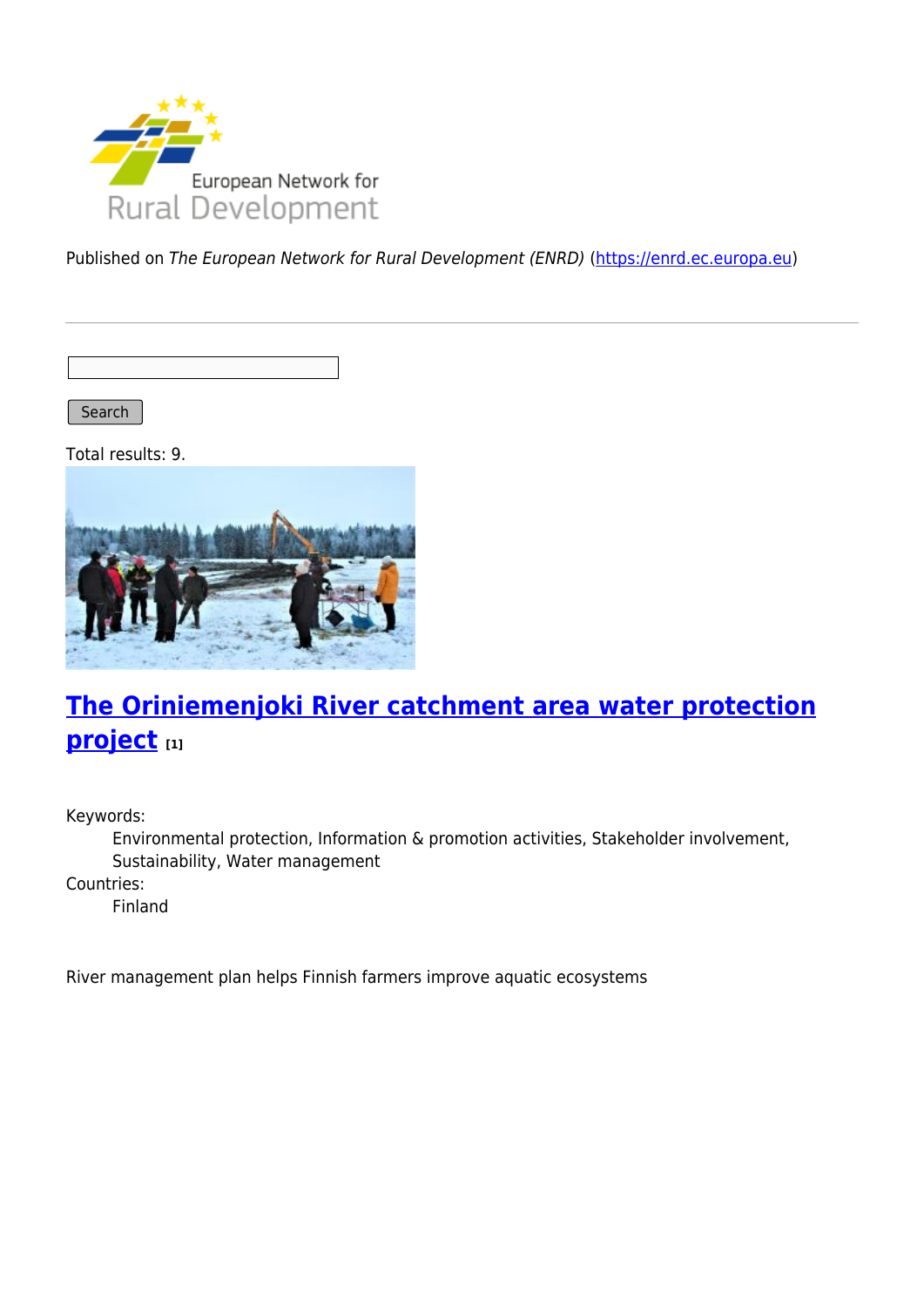

## **[Rural Youth in focus](https://enrd.ec.europa.eu/projects-practice/rural-youth-focus_en) [2]**

Keywords:

Demography, Inter-territorial/Transnational cooperation, LEADER/CLLD, Local Development Strategy, Networking, Social inclusion, Youth

Countries:

Finland

Youth strategy tackles rural depopulation challenges in western Finland.



#### **[Rural Working Hubs](https://enrd.ec.europa.eu/projects-practice/rural-working-hubs_en) [3]**

Keywords:

Demography, Digitisation, Entrepreneurship, Inter-territorial/Transnational cooperation, LEADER/CLLD, Rural services Countries:

Finland

Demonstrating the feasibility of rural working hubs in Finland and Ireland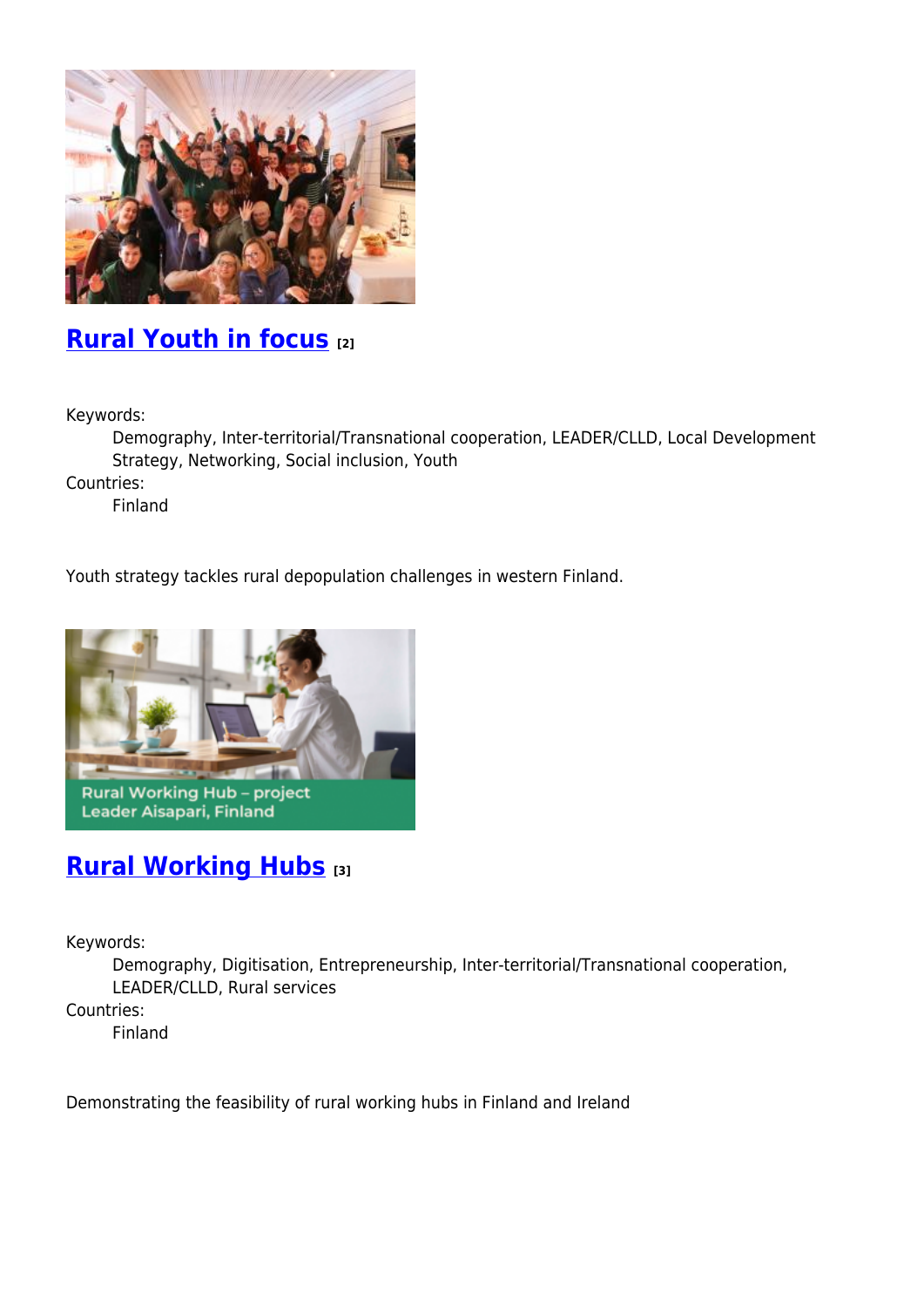

## **[Elderly family care in the arctic north](https://enrd.ec.europa.eu/projects-practice/elderly-family-care-arctic-north_en) [4]**

Keywords: Demography, Healthcare, Social services, Sustainability Countries: Finland

Promoting family care services for the elderly in sparsely populated regions in Lapland and Koillismaa.



# **[Home Living Safety KAT2 project in Finland](https://enrd.ec.europa.eu/projects-practice/home-living-safety-kat2-project-finland_en) [5]**

Keywords: Demography, Healthcare, Social inclusion, Social services Countries: Finland

A project to help keep elderly people living at home safe and happy.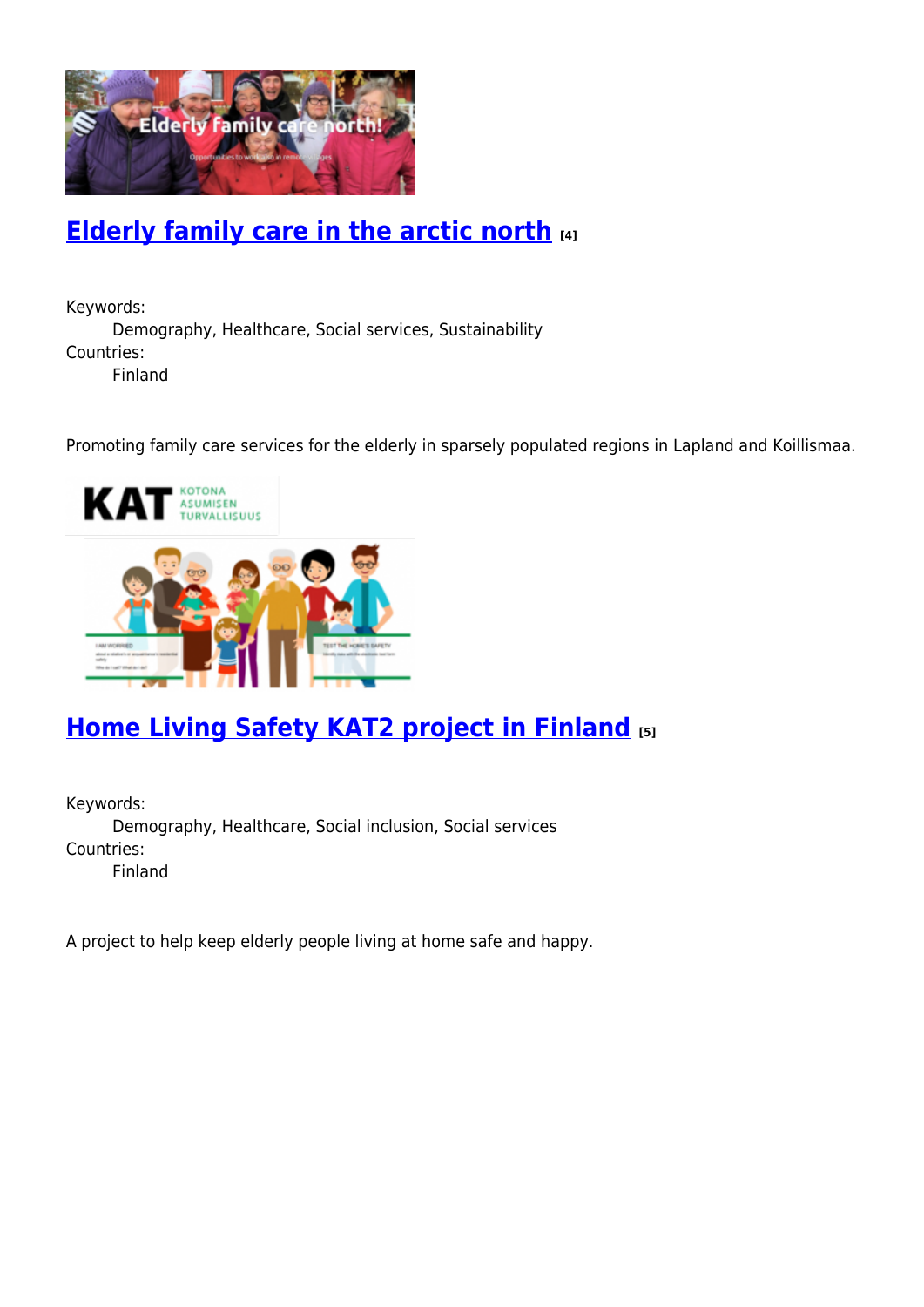

## **[PUSA project – Clean the lake Pien-Saimaa](https://enrd.ec.europa.eu/projects-practice/pusa-project-clean-lake-pien-saimaa_en) [6]**

Keywords:

Environmental protection, GHG & ammonia emissions, Rural Inspiration Awards: nominees, Water management

Countries:

Finland

Supporting co-operation and knowledge sharing to tackle eutrophication in a vulnerable lake system.



#### **[Saint Olav's Mainland Route](https://enrd.ec.europa.eu/projects-practice/saint-olavs-mainland-route_en) [7]**

Keywords:

Culture, Inter-territorial/Transnational cooperation, LEADER/CLLD, Tourism Countries:

Finland

The largest inter-territorial cooperation project in Finland for 2014-2020, aims to promote cultural heritage as a vehicle for tourism development.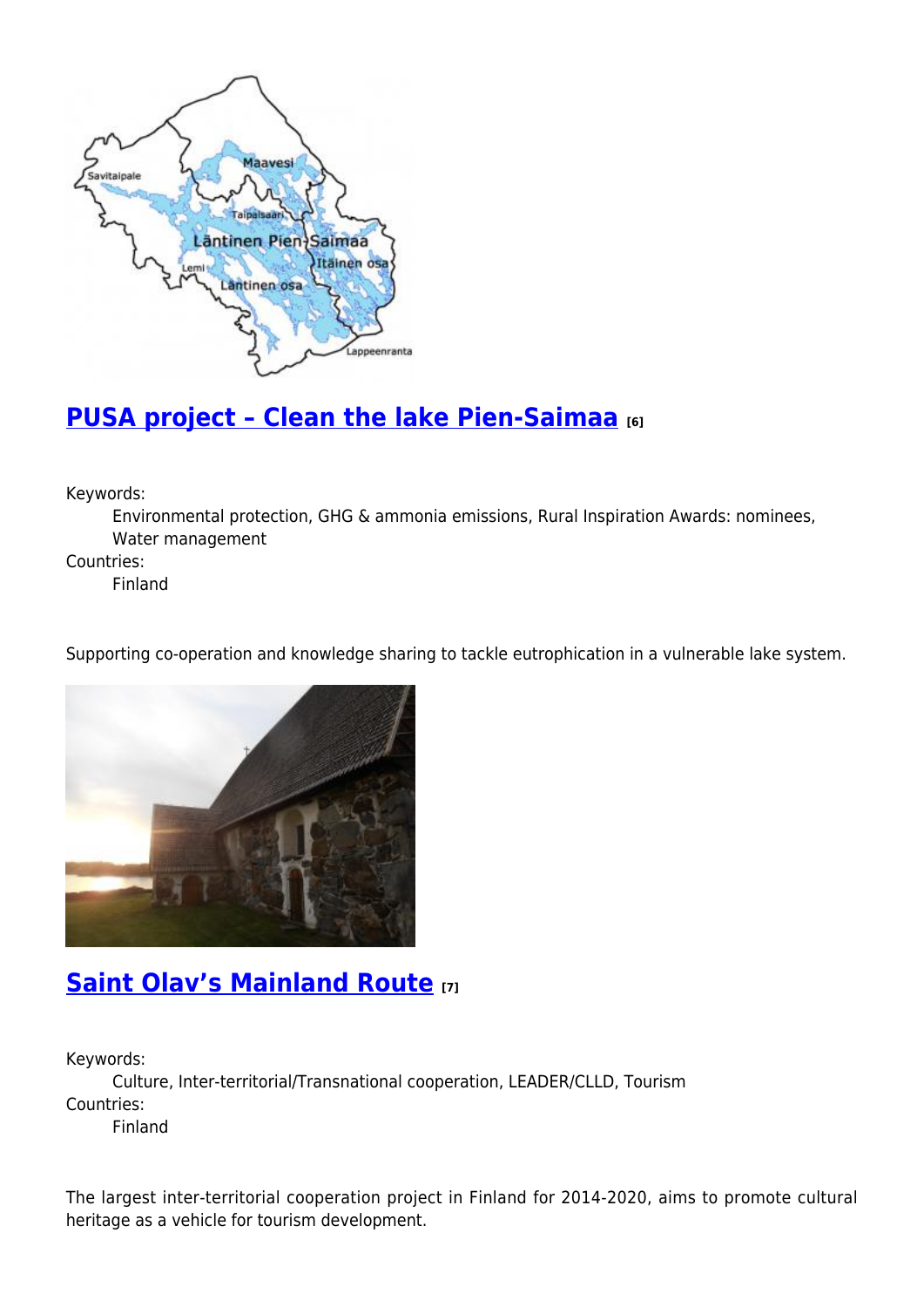

#### **[Immigrant integration in rural areas](https://enrd.ec.europa.eu/projects-practice/immigrant-integration-rural-areas_en)** [8]

Keywords: Migrants, Social inclusion Countries: Finland

Establishing a network of local integration actors between partner regions and offering them an opportunity to exchange knowledge and experiences.



# **[Lake Lappajärvi – Europe's largest crater lake](https://enrd.ec.europa.eu/projects-practice/lake-lappajarvi-europes-largest-crater-lake_en) [9]**

Keywords: Culture, Information & promotion activities, Tourism Countries: Finland

A feasibility study was launched in order to set the foundations for turning an ancient crater lake into a driver for local development.